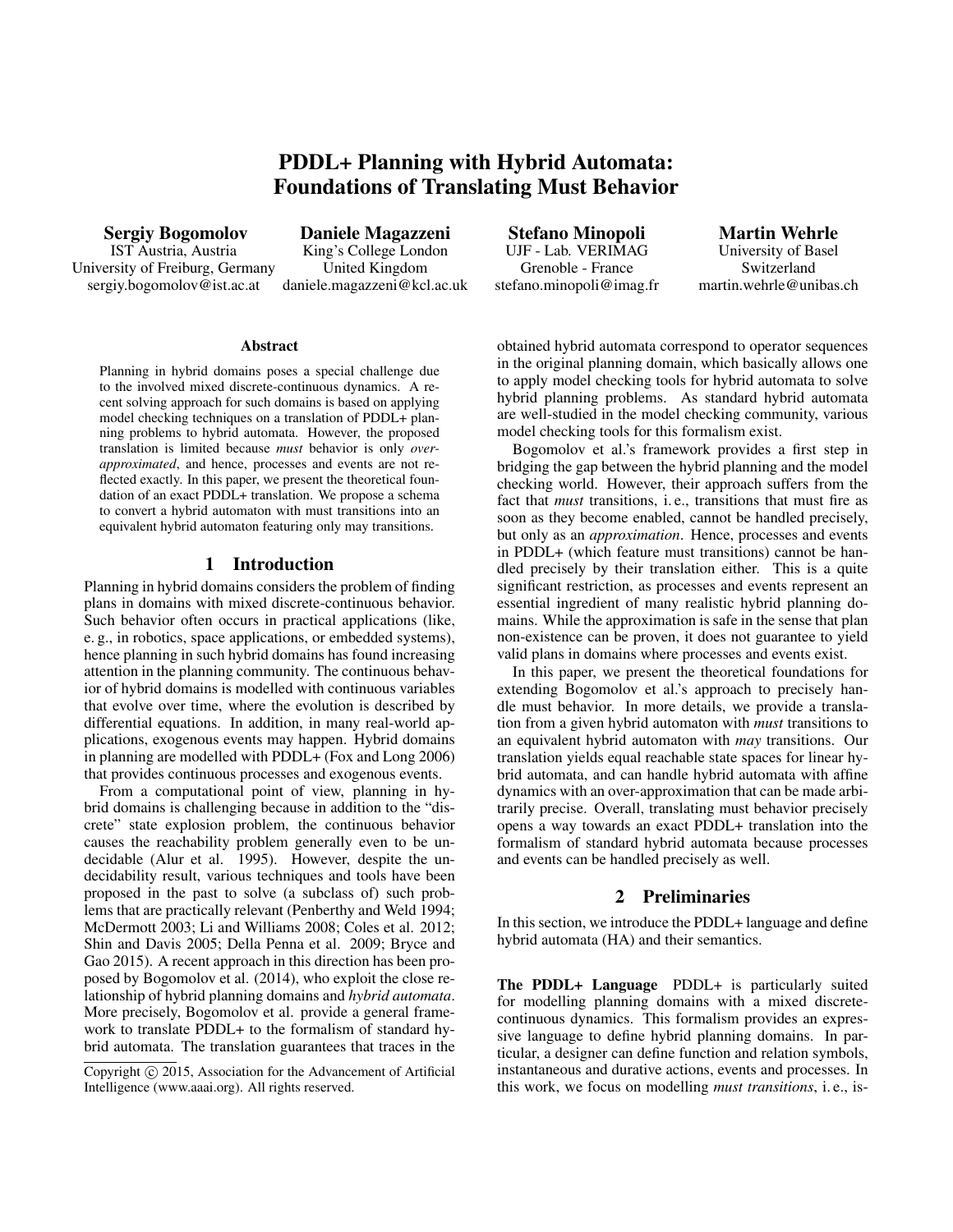sues relevant for processes and events. For example, consider the following event formalized in PDDL+:

```
(:event tankEmpty
:parameters (?g - generator ?t - tank)
:precondition (and (using ?t ?g)
               (<= (fuelInTank ?t) 0))
:effect (and (not (using ?t ?g))))
```
This event is *triggered* if the tank is in use and the fuel level is smaller or equal to 0. In other words, assuming that we can model transitions which *must* fire as soon as the guard is enabled, we can use them as building blocks for events. We can reason in a similar way also for processes.

Hybrid automata We first provide some auxiliary notations. A *convex polyhedron* is a subset of  $\mathbb{R}^n$  that can be represented as the intersection of a finite number of strict and non-strict affine half-spaces. A *polyhedron* is a subset of  $\mathbb{R}^n$  that can be represented as the union of a finite number of convex polyhedra. Given a polyhedron  $G \subseteq \mathbb{R}^n$ , we denote its topological closure by  $cl(G)$ . We denote its representation as a finite set of *disjoint* convex polyhedra by  $[$ P $]$ .

Given an ordered set  $X = \{x_1, \ldots, x_n\}$  of variables, a *valuation* is a function  $v : X \to \mathbb{R}$ . Let  $Y \subseteq X$  a set of variables, we denote by  $v \mid_Y$  the projection of v onto Y. Let  $Val(X)$  denote the set of valuations over X. There is an obvious bijection between  $Val(X)$  and  $\mathbb{R}^n$ , allowing us to extend the notion of a polyhedron to the sets of valuations. We denote by  $CPoly(X)$  and  $Poly(X)$  the set of convex and general polyhedra on X, respectively. The set  $X =$  $\{\dot{x}_1, \ldots, \dot{x}_n\}$  stands for the set of dotted variables which represent the first derivatives. The set  $X' = \{x'_1, \ldots, x'_n\}$ denotes the set of primed variables which represent the new values of variables after a discrete transition. A continuous *activity* over X is a function  $f : \mathbb{R}^{\geq 0} \to \text{Val}(X)$  that is continuous on its domain and differentiable except for a finite set of points. Let  $Acts(X)$  denote the set of activities over X. The *derivative*  $\hat{f}$  of an activity  $f$  is defined in the standard way and is a partial function  $\dot{f} : \mathbb{R}^{\geq 0} \to \text{Val}(\dot{X})$ .

A *hybrid automaton*  $\mathcal{H} = (Loc, X, Edg, Flow, Inv,Init)$ consists of the following components:

- Loc is a finite set of *locations*, and  $X = \{x_1, \ldots, x_n\}$  is a finite set of real-valued *variables*. A *state* is a pair  $\langle l, v \rangle$ of a location  $l \in Loc$  and a valuation  $v \in Val(X)$ .
- Edg is a finite set of *discrete transitions* that describes instantaneous location changes. Each transition  $(l, \eta, l') \in$ Edg consists of a *source location* l, a *target location* l 0 and a *jump relation*  $\eta \in Poly(X \cup X')$  that specifies how the variables may change their value during the transition. The *guard* is the projection of  $\eta$  on X and describes the valuations for which the transition is enabled.
- $Flow: Loc \rightarrow CPoly(X \cup X)$  is a mapping that attributes to each location a set of valuations over the variables and over their first derivatives. This set determines how variables can change over time. We refer to a HA with a flow of the form  $Flow: Loc \rightarrow CPoly(X)$ , i.e., with a flow that reasons only about the first derivatives, as a *linear hybrid automaton* (LHA). We denote a HA with a flow

that constrains both the variables and their derivatives an *affine hybrid automaton* (AHA).

• Inv : Loc  $\rightarrow CPoly(X)$  is a mapping that defines the location *invariants*. Finally, a mapping  $Init : Loc \rightarrow$  $CPoly(X)$  defines the *initial states* of the automaton.

The set of states of H is  $S = Loc \times Val(X)$ . Moreover, we use the shorthand notations  $InvS = \bigcup_{l \in Loc} (\{l\} \times Inv(l)).$ Given a set of states  $A \subseteq S$ , a set of locations  $L \subseteq Loc$ and a set of variables  $Y \subseteq X$ , we denote by the *projection* of A onto L and Y the set of valuations  $A \downarrow\downarrow_{L,Y} = \{v \downharpoonright_{Y} \in$  $Val(Y) | \langle \ell, v \rangle \in A$  and  $\ell \in L$ .

(May) Semantics The behavior of a HA is based on two types of steps: *discrete* steps correspond to the Edg component, and produce an instantaneous change in both the location and the variable valuation; *continuous* steps describe the change of the variables over time in accordance with the Flow component. Given a state  $s = \langle l, v \rangle$ , we set  $Loc(s) = l$  and  $val(s) = v$ . An activity  $f \in Acts(X)$ is called *admissible from* s if *(i)*  $f(0) = v$  and *(ii)* for all  $\delta > 0$ , if  $f(\delta)$  is defined then  $f(\delta) \in Flow(l)$ . We denote by  $Adm(s)$  the set of activities that are admissible from s.

Given two states  $s, s'$ , and a transition  $e \in Edg$ , there is a *discrete step*  $s \xrightarrow{e} s'$  with *source* s and *target* s' iff  $(i)$   $s, s' \in InvS$ ,  $(ii)$   $e = (Loc(s), \eta, Loc(s'))$ , and  $(iii)$  $(val(s), val(s')[X'/X]) \in \eta$ , where  $val(s')[X'/X]$  is the valuation in  $Val(X')$  obtained from s' by renaming each variable in X with the corresponding primed variable in  $X'$ . Whenever condition *(iii)* holds, we say that e is *enabled* in s. There is a *continuous step*  $s \xrightarrow{\Delta, f} s'$  with *duration*  $\Delta \in \mathbb{R}^{\geq 0}$ and activity  $f \in Adm(s)$  iff *(i)*  $s \in InvS$ , *(ii)* for all  $0 <$  $\delta' \leq \Delta$ ,  $(\langle l, f(\delta') \rangle) \in InvS$ , and *(iii)*  $s' = \langle Loc(s), f(\Delta) \rangle$ . A run is a sequence  $r = s_0 \xrightarrow{\Delta_0, f_0} s'_0 \xrightarrow{e_0} s_1 \rightarrow \cdots \rightarrow s_n$ <br>of alternating timed and discrete steps. Given the automaton  $H$ , the set of all states and valuations reachable by runs is denoted by  $Reach(\mathcal{H})$  and  $CReach(\mathcal{H})$ , respectively. Note that in the default (may) semantics of a discrete step, the guard only provides the information on when an automaton *may* make a discrete step. Hence, even if a guard of an outgoing transition is satisfied, the automaton may proceed by following an activity as long as the invariant is not violated. This semantics is often referred to as *may semantics*.

Example 1. *Consider the HA in Figure 1(a). This HA has two locations* l *and* l <sup>0</sup> *and two continuous variables* x *and* y*. Furthermore, there is a transition from* l *to* l <sup>0</sup> *with the guard*  $G \equiv x \geq 3 \land y \geq 2$ *. The initial state is given by*  $s_0 = (\langle l, x = 1 \land y = 1 \rangle)$ . The blue regions in Figure 1(b) *and Figure 1(c) show the reachable valuations from*  $s_0$  *by following linear and affine dynamics, respectively. We observe that the HA* may *stay in* l *also when* G *is satisfied.*

Must semantics We consider a further class of discrete transitions which we call *must* transitions. Informally, a HA is enforced to take a discrete must transition as soon as its guard is satisfied. We formally define a continuous step for a must transition with the guard  $G$  in the following way. Given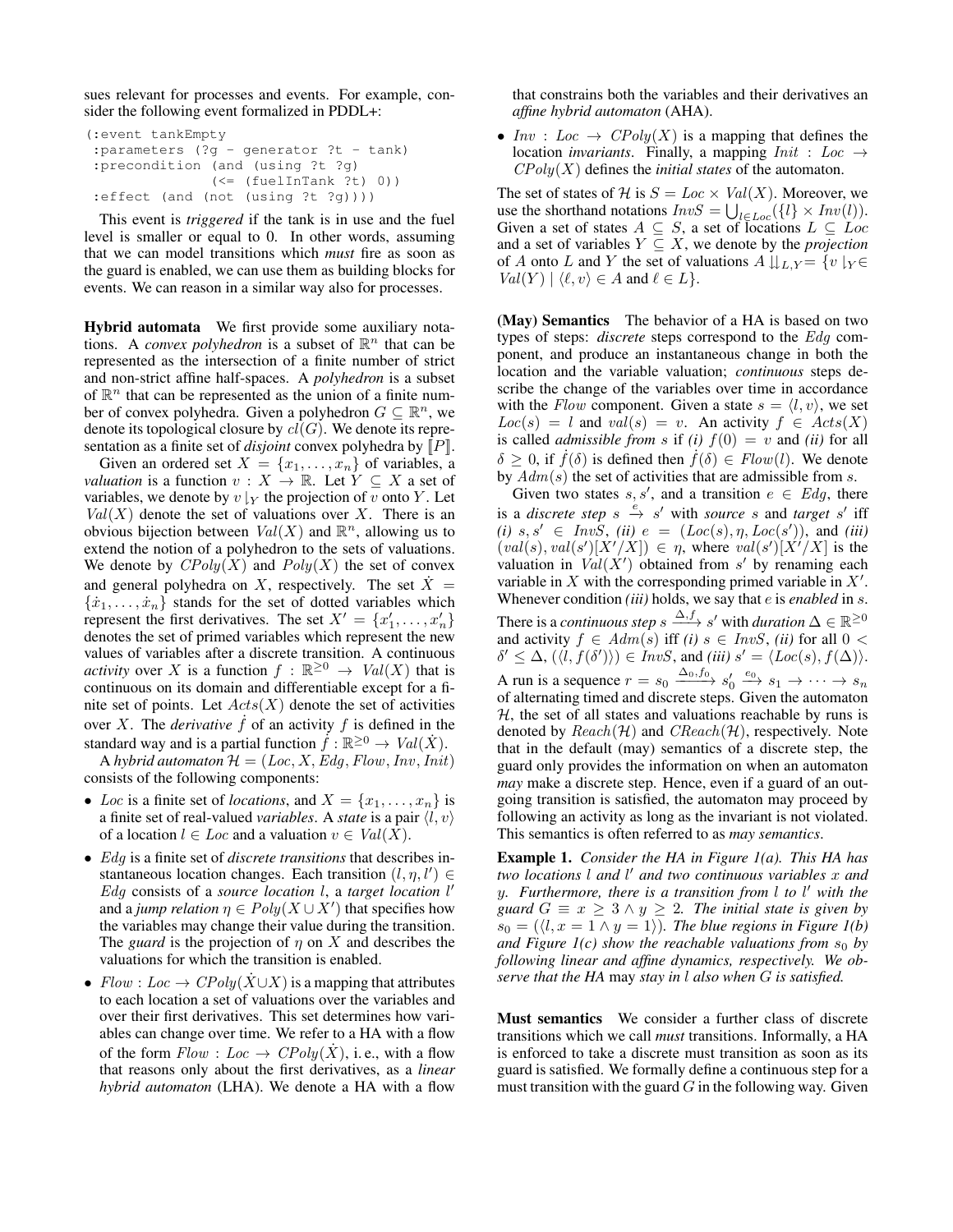

Figure 1: Set of reachable valuations for LHA and AHA (in location  $\ell$ ) which honors the may semantics.

two states s and s', there is a *continuous step*  $s \xrightarrow{\delta, f} s'$  with *duration*  $\delta \in \mathbb{R}^{\geq 0}$  and activity  $f \in Adm(s)$  iff *(i)* there exists a continuous step  $s \xrightarrow{\delta, f} s'$  in the corresponding HA with *may* semantics, and *(ii)* for all  $0 \le \delta' < \delta$ ,  $f(\delta') \notin G$ and  $f(\delta) \in G$ . In other words, the  $\delta$  represents the first time moment when the guard is satisfied. Assuming a discrete transition in Figure 1(a) to honor the must semantics, then the reachable region in Figure 1(b) is reduced to the closure of the difference between the blue region and the guard.

## 3 Translation of Must Semantics

In this section, we describe a translation of a given hybrid automaton featuring must transitions to an equivalent hybrid automaton with only may transitions (a corresponding theorem is given at the end of the section). We first provide the intuition behind our construction based on the HA  $\mathcal{H}_M$  in Figure 1(a). Assume that the transition from  $l$  to  $l'$  with the guard G honors the *must* semantics. Our translation leads to the *may* automaton  $\mathcal{H}_m$  in Figure 2. We will discuss our construction step-by-step based on this example.



Figure 2: The HA obtained by applying the construction.

For our translation, we first consider a negation of the guard  $G$  and partition this set into a finite number of disjoint sets. Intuitively, in this way, we define the regions from which the guard can be reached. In our example, we have two sets  $Q_1 = x < 3$  and  $Q_2 = x \ge 3 \wedge y < 2$ . For those sets we introduce auxiliary locations  $l_1$  and  $l_2$  with the invariants  $Q_1$  and  $Q_2$ , respectively. We say that the guard G *induces* those two locations. Furthermore, those locations exhibit the same flow as the original location  $l$ . In this way, the behavior of a HA in those locations *mimics* the behavior in the location  $l$ . However, the guard  $G$  can be reached from neither of them. We observe that the state of the original HA may generally evolve from  $Q_1$  to  $Q_2$  or vice versa. In the current version of the translation, this is, however, prohibited as  $Q_1 \cap Q_2 = \emptyset$ . In order to account for this issue, we add a further auxiliary location  $l_{12}$  with the invariant  $x \leq 3 \wedge y < 2$  and connect it to both  $l_1$  and  $l_2$ . Note that this invariant does not allow to enable the guard  $G$ , however, makes the transition between  $l_1$  and  $l_2$  possible.

We move on by adding the locations  $\tilde{l}_1$  and  $\tilde{l}_2$ . We use these locations to properly reflect the situation when the automaton  $\mathcal{H}_M$ , by following an activity, reaches the border of the guard G. For this purpose, we add as invariants the *closures* of the sets  $Q_1$  and  $Q_2$ , respectively. Furthermore, we add a clock  $t$  to measure the dwelling time in those locations and the invariant of the form  $t \leq \varepsilon$ . In other words, the HA might stay at the locations  $l_1$  and  $l_2$  at most  $\varepsilon$  time units. We will discuss this design choice in more details below.

Finally, we add an *urgent* location  $l_u$ , i.e. we leave it for the target location  $l'$  of the must transition immediately after entering it. This location features the invariant equal to the guard G. We use this location to collect all options which enable the must transition.

Now we discuss the idea behind the  $\varepsilon$ -invariant of the locations  $l_1$  and  $l_2$ . The main challenge in reflecting the must semantics lies in capturing the *first* time moment when the guard is enabled. This becomes problematic if a run does not proceed to the *interior* of the guard after touching its border. We illustrate this problem on the following example (see Figure 3(a)). Let us assume that the location  $l$  has the flow of the form  $\dot{x} \in [-1, 1]$ . In this setting, a HA might reach the border of the guard using the activity  $f$  and switch afterwards to the activity  $f_0$  which is constant in the dimension  $x$ . Therefore, our translation schema would allow the HA state to evolve according to activity  $f_0$  for  $\varepsilon$  time units in either location  $\tilde{l}_1$  or  $\tilde{l}_2$ , whereas the must transition is required to fire immediately. However, at the same moment, we observe that all the reachable valuations within those  $\varepsilon$ time units are *anyway* reachable. To see this, we refer to the following fundamental property of the class of LHA (Wong-Toi 1997): for the reachable states within one continuous step, it holds that, if a valuation is reachable by a sequence of activities, then it is also reachable by a single activity. In other words, we can always replace a zigzag run with one in the form of a line. Hence, for the class of LHA, we can conclude that the set of reachable valuations of the translation coincides with the one of the original automaton.

Considering the size of the translation, we observe that for every must transition (given the negation of its guard can be partitioned into  $n$  disjoint convex polyhedra), our construction induces  $\mathcal{O}(n^2)$  locations. In common planning benchmarks,  $n$  is typically small. In contrast, the method introduced in Bogomolov et al. does not introduce auxiliary locations as it over-approximates the must semantics.

Now we proceed to the case of AHA (see Figure 3(b)). We observe that the run touches the guard twice. Furthermore, we assume that the time progresses for  $\delta$  time units in between. We distinguish two cases. If  $\varepsilon \geq \delta$ , then the HA can dwell in the locations  $\tilde{l}_1$  or  $\tilde{l}_2$  long enough to touch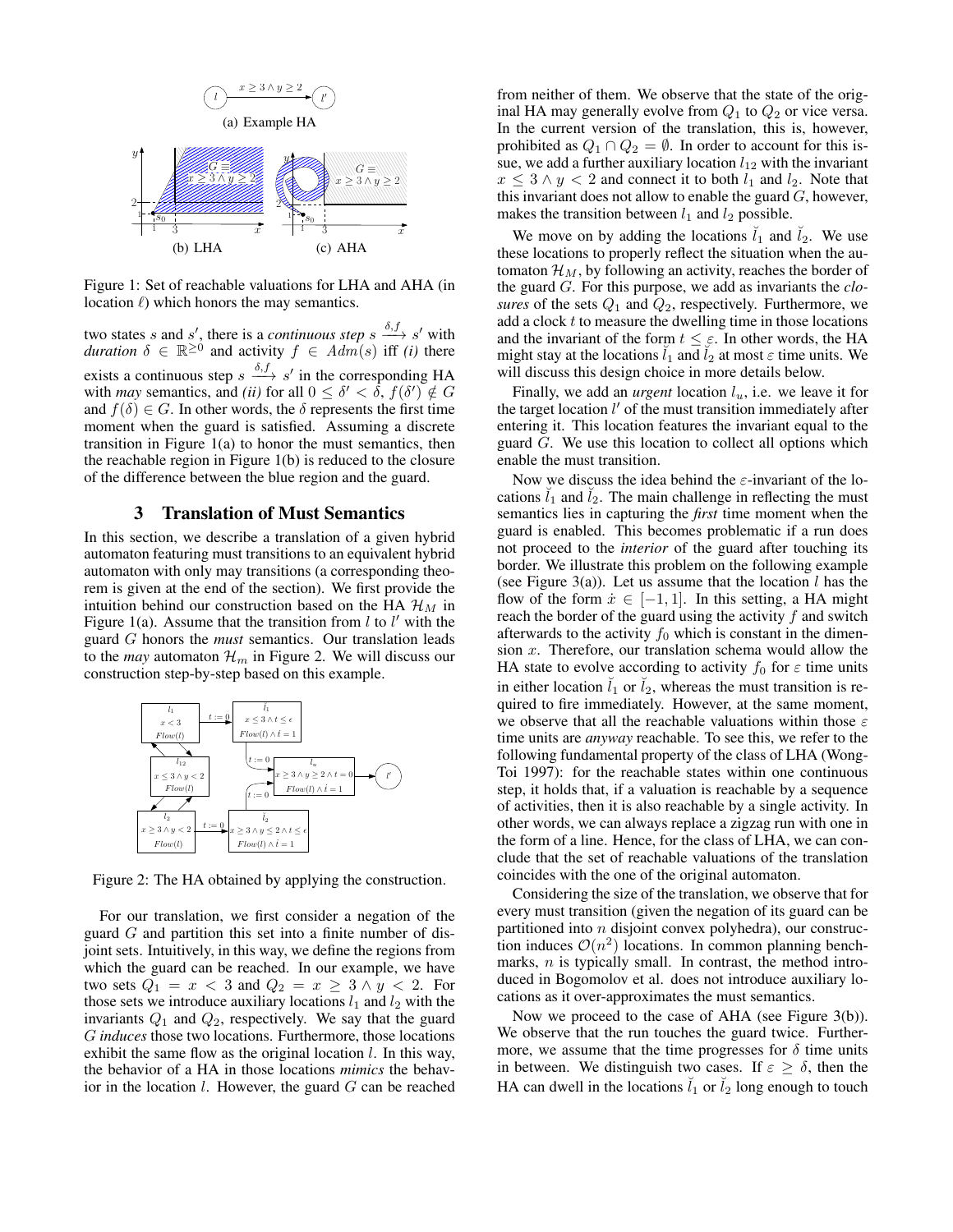

Figure 3: Runs of HA with the may semantics (in location  $l$ ).

the guard border twice and thus violate the must semantics. Otherwise, the invariant  $t \leq \varepsilon$  ensures that the run reaches the guard only *once*. Therefore, by picking a small enough  $\varepsilon$  we can ensure that the guard is reached only once before the invariant  $t \leq \varepsilon$  is violated.

Finally, we remark that the set  $Reach(\mathcal{H}_m)$  still contains the additional states reachable in the locations  $l_1$ or  $l_2$  within the  $\varepsilon$  time units. Moreover, the valuations of this set are defined for the extra variable  $t$ . In order to account for this issue, we compute the projection  $Reach(\mathcal{H}_m) \Downarrow_{\{l_1,l_1,2,l_2,l_u,l'\},\{x,y\}}.$ 

To extend the technique to HA with multiple locations and transitions, we apply the construction to each location  $l$  of  $\mathcal{H}_M$  such that l is the source of a must transition. If l has several outgoing must transitions, then we apply our construction with the guard  $G$  equal the union of the individual guards. Finally, given a may transition from  $l$  to another location  $l''$ , we just add transitions between either those locations themselves or the corresponding induced locations.

Before presenting a general construction of our translation, we introduce an auxiliary definition of the boundary. Given two convex polyhedra A and B, their *boundary* is

$$
bndry(A, B) = (cl(A) \cap B) \cup (A \cap cl(B)).
$$
 (1)

Clearly,  $bndry(A, B)$  is nonempty only if A and B are adjacent to one another or they overlap; otherwise, it is empty.

Now we formally describe our construction. Let  $\mathcal{H}_M$  =  $(Loc, X, Lab, Edg, Flow, Inv,Init)$  be an automaton with must semantics, consisting of two locations  $l$  and  $l'$  and a single must transition from  $l$  to  $l'$ . The transition guard is provided by a closed convex polyhedron G. Assuming that  $\llbracket G \rrbracket = Q_1 \cup \ldots \cup Q_n$ , the may automaton  $H_m = (Loc', X', Lab', Edg', Flow', Inv', Int')$  is defined by

•  $Loc' = \{l'\}\bigcup Loc_i \bigcup Loc_b \bigcup \{l_u\}.$  Here, l' is the target location of the must transition in  $\mathcal{H}_M$ ,  $l_u$  is a further auxiliary location,  $Loc_i = \bigcup_{i \in [1..n]} \{l_i, l_i\}$ , and  $Loc_b = \bigcup_{i,j \in [1..n]} \bigcup_{B \in [cl(O_i) \setminus G]} \{l_{ij}\}$ . Intuitively, the set  $Loc_b$ *i*,*j*∈[1..*n*]<br>*i*≠*j*  $\bigcup_{\substack{B \neq Q_i \\ bndry(B,Q_j) \neq \emptyset}}$  $\{l_{ij}\}\$ . Intuitively, the set  $Loc_b$ 

stores a set of auxiliary locations which are used to ensure that the transition from the polyhedron  $Q_i$  to  $Q_j$  is possible. In this way, we enable the transitions of the form  $Q_i \rightarrow B \rightarrow Q_j$ . Furthermore, we ensure that  $B \cap G = \emptyset$ , i.e., it is impossible to reach the guard from B.

- $X' = X \bigcup \{t\}$ , where t is an auxiliary clock.
- *Edg'* is defined as follows: For all  $l_i \in Loc'$ , it holds that  $\langle l_i, \mu, \tilde{l}_i \rangle \in Edg'$ , where  $\mu$  defines an update function to reset the variable  $t \in X$ . For every  $l_i \in Loc'$ , if there

exists a location  $l_{ij} \in Loc'$ , then  $\langle l_i, \mu, l_{ij} \rangle, \langle l_{ij}, \mu, l_i \rangle \in$  $Edg'$ , where the guard is true and the update function is the identity. For every  $\tilde{l}_i \in Loc'$ , it holds  $\langle \tilde{l}_i, \mu, l_u \rangle \in$  $Edg'$ , where  $\mu$  defines an update function to reset the variable  $t \in X$ . Finally, there is a transition  $\langle l_u, \mu, l' \rangle \in Edg'$ , where the update function corresponds the original update function and the guard is true.

- Flow' is defined as follows: For every location  $l_i \in Loc'$ ,  $Flow'(l_i) = Flow(l)$  holds, where l is the source location of the must transition in  $\mathcal{H}_M$ . For every location  $l_i \in$ Loc',  $Flow'(\check{l}_i) = Flow(l) \cap \{t = 1\}$  holds, where l is the source location of the must transition in  $\mathcal{H}_M$ , For every location  $l_{ij} \in Loc', Flow'(l_{ij}) = Flow(l)$  holds, where  $l$  is the source location of the must transition in  $\mathcal{H}_M$ , Finally,  $Flow'(l_u) = Flow(l) \cap \{t = 1\}$ , where l is the source location of the must transition in  $\mathcal{H}_M$ , and  $Flow'(l') = Flow(l').$
- Inv' is defined as follows: For every location  $l_i \in Loc'$ ,  $Inv'(l_i) = Q_i$  holds. For every location  $\check{l}_i \in Loc'$  and some arbitrarily small  $\varepsilon \in \mathbb{R}^{\geq 0}$ , it holds that  $Inv'(\check{l}_i) =$  $cl(Q_i) \cap \{t \geq \varepsilon\}.$  For each location  $l_{ij} \in Loc'$ , we have that  $Inv'(l_{ij}) = B$ , where  $B \in [cl(Q_i \setminus G)]$  and  $\text{bndry}(B, Q_j) \neq \emptyset$ . Finally,  $\text{Inv}'(l_u) = G \cap \{t = 0\}$ , and  $Inv'(l') = Inv(l').$
- For each  $v \in Init(l)$ , if  $v \in Q_i$  then  $v \in Init'(l_i)$  holds. Otherwise if  $v \in G$ , then  $v \in Init'(l')$ .

According to the description above, our translation offers the following properties. A formal proof is given in a separate technical report (Bogomolov et al. 2015).

**Theorem 1.** *For a hybrid automaton (LHA or AHA)*  $\mathcal{H}_M$  = (Loc, X,Edg, Flow,Inv,Init) *with must transitions featuring closed guards, there exists a hybrid automaton*  $\mathcal{H}_m = (Loc', X', Edg', Flow', Inv',Init')$  with may tran*sitions and a location set Loc*<sub> $\varepsilon$ </sub>  $\subset$  *Loc' such that:* 

- *1.*  $\text{CReach}(\mathcal{H}_M) = \text{Reach}(\mathcal{H}_m) \downarrow_{\text{Loc}' \setminus \text{Loc}_s, X}$  for LHA.
- 2.  $\text{CReach}(\mathcal{H}_M) \subseteq \text{Reach}(\mathcal{H}_m) \cup_{\text{Loc'} \backslash \text{Loc}_{\varepsilon}, X} \text{ for } \text{AHA},$ *and the approximation can be made arbitrarily precise.*

In Theorem 1, the set  $Loc_{\varepsilon}$  contains locations of the form  $l_i$  which are projected away as part of the construction. The theorem states the equivalence and inclusion relationships for the set of reachable valuations of the automata, which is the crucial part in the must behavior translation. The general result for the entire reachable state space (including locations) holds as well (Bogomolov et al. 2015).

#### 4 Conclusions

We have presented the theoretical foundations for translating hybrid automata with *must* transitions to hybrid automata with *may* transitions. Our construction results in the same reachable state space for linear hybrid automata. For hybrid automata with affine dynamics, the resulting reachable state space is over-approximated in an arbitrarily precise way. Overall, our construction provides the foundation for exactly translating PDDL+ problems in their full generality (including processes and events) into standard hybrid automata.